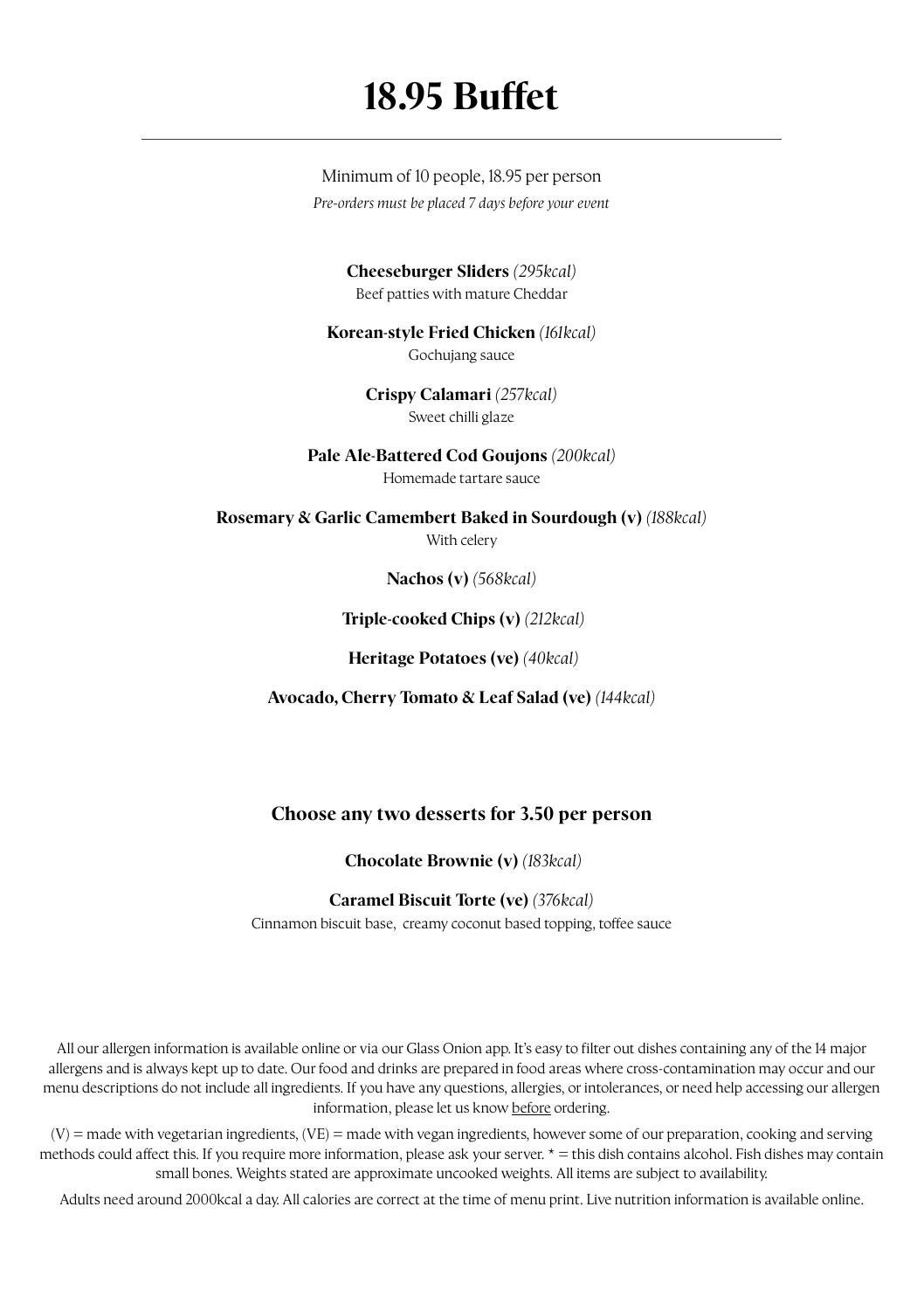# **23.95 Buffet**

Minimum of 10 people, 23.95 per person *Pre-orders must be placed 7 days before your event*

**Cheeseburger Sliders** Beef patties with mature Cheddar *(295kcal)*

> **Korean-style Fried Chicken** Gochujang sauce *(161kcal)*

**Crispy Calamari** Sweet chilli glaze *(257kcal)*

**Shallot Tarte Tatin\* (ve)** Rocket, herb dressing *(233kcal)*

**Miso-Glazed Aubergine\* (ve)**  Sticky coconut rice, crispy black cabbage *(145kcal)*

**Rosemary & Garlic Camembert Baked in Sourdough (v)** *(188kcal)* With celery

**Scotch Egg** Bloody mary ketchup\* and white truffle-infused oil *(393kcal)*

> **Smoked Salmon & Dill Fishcakes** Horseradish crème f raiche *(295kcal)*

**Chicken, Apricot and Tarragon Terrine** British apple & fig chutney, toasted sourdough *(174kcal)* 

> **Flat Bread & Houmous (ve)**  With a hot sauce drizzle *(344kcal)*

> > **Nachos (v)** *(568kcal)*

 **Triple-cooked Chips (v)** *(212kcal)*

 **Heritage Potatoes (ve)** *(40kcal)*

**Avocado, Cherry Tomato & Leaf Salad (ve)**  *(144kcal)*

### **Choose any two desserts for 3.50 per person**

**Chocolate Brownie (v)** *(183kcal)*

#### **Caramel Biscuit Torte (ve)**

Cinnamon biscuit base, creamy coconut based topping, toffee sauce *(376kcal)*

All our allergen information is available online or via our Glass Onion app. It's easy to filter out dishes containing any of the 14 major allergens and is always kept up to date. Our food and drinks are prepared in food areas where cross-contamination may occur and our menu descriptions do not include all ingredients. If you have any questions, allergies, or intolerances, or need help accessing our allergen information, please let us know before ordering.

(V) = made with vegetarian ingredients, (VE) = made with vegan ingredients, however some of our preparation, cooking and serving methods could affect this. If you require more information, please ask your server.  $* =$  this dish contains alcohol. Fish dishes may contain small bones. Weights stated are approximate uncooked weights. All items are subject to availability.

Adults need around 2000kcal a day. All calories are correct at the time of menu print. Live nutrition information is available online.